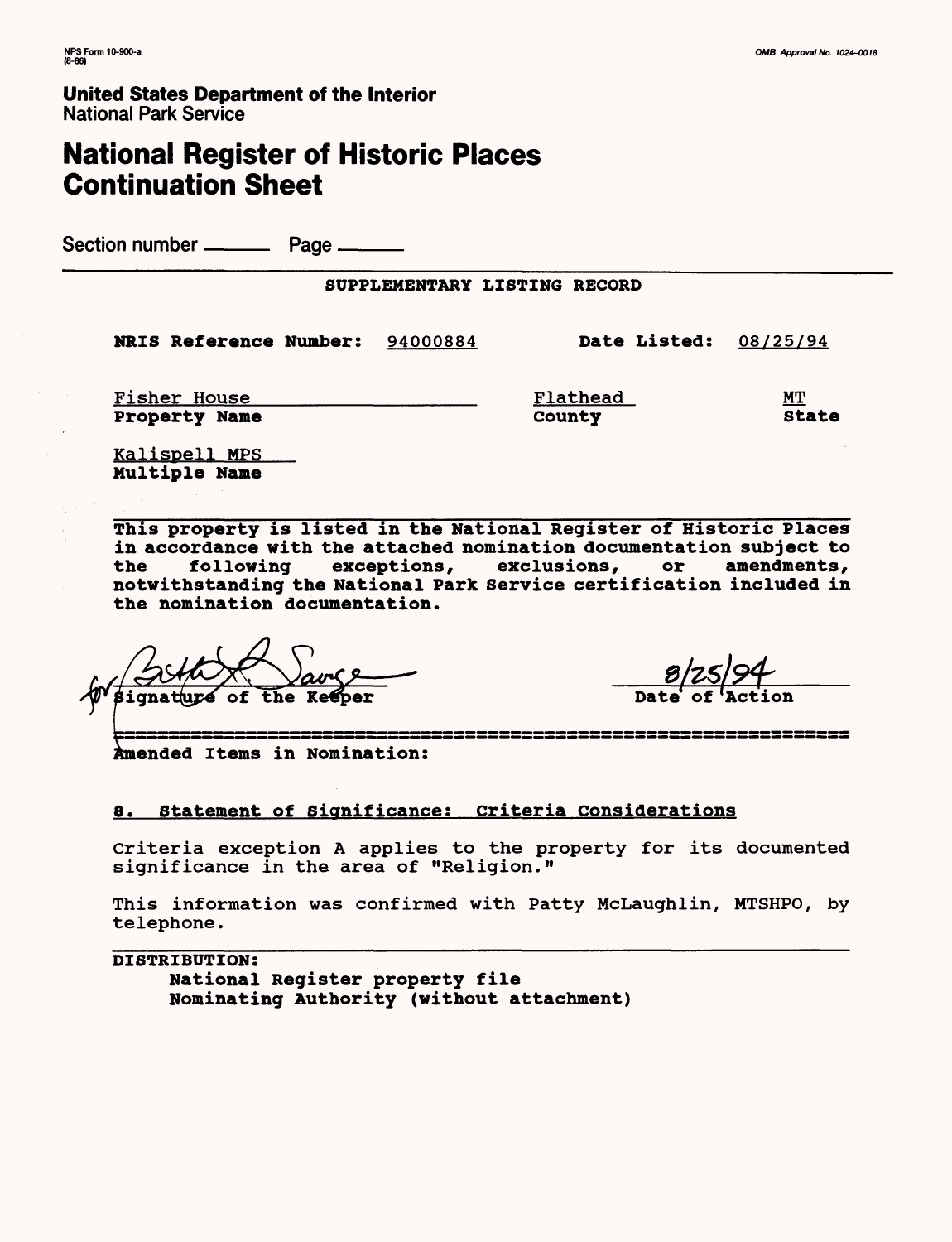| NPS Form 10-900<br>(Rev. Oct. 1990)                                                                                                                                                                                                                                                                                                                                                                                                                                                                                                                                                                                                                                                                                                                                           | RECEIVED 4.1.3                                          |
|-------------------------------------------------------------------------------------------------------------------------------------------------------------------------------------------------------------------------------------------------------------------------------------------------------------------------------------------------------------------------------------------------------------------------------------------------------------------------------------------------------------------------------------------------------------------------------------------------------------------------------------------------------------------------------------------------------------------------------------------------------------------------------|---------------------------------------------------------|
| United States Department of the Interior<br><b>National Park Service</b>                                                                                                                                                                                                                                                                                                                                                                                                                                                                                                                                                                                                                                                                                                      | <b>1 1994</b><br>$J$ UL $\parallel$                     |
| NATIONAL REGISTER OF HISTORIC PLACES<br><b>REGISTRATION FORM</b>                                                                                                                                                                                                                                                                                                                                                                                                                                                                                                                                                                                                                                                                                                              | INTERAGENCY RESOURCES DIVISION<br>NATIONAL PARK SERVICE |
| 1. Name of Property                                                                                                                                                                                                                                                                                                                                                                                                                                                                                                                                                                                                                                                                                                                                                           |                                                         |
| historic name: Fisher House                                                                                                                                                                                                                                                                                                                                                                                                                                                                                                                                                                                                                                                                                                                                                   |                                                         |
| other name/site number: Heller House<br>24FH                                                                                                                                                                                                                                                                                                                                                                                                                                                                                                                                                                                                                                                                                                                                  |                                                         |
| 2. Location                                                                                                                                                                                                                                                                                                                                                                                                                                                                                                                                                                                                                                                                                                                                                                   |                                                         |
| street & number: 441 Second Street West                                                                                                                                                                                                                                                                                                                                                                                                                                                                                                                                                                                                                                                                                                                                       | not for publication: $n/a$<br>vicinity: $n/a$           |
| city/town: Kalispell                                                                                                                                                                                                                                                                                                                                                                                                                                                                                                                                                                                                                                                                                                                                                          |                                                         |
| state: Montana<br>code: MT<br>county: Flathead code: 029                                                                                                                                                                                                                                                                                                                                                                                                                                                                                                                                                                                                                                                                                                                      | zip code: 59901                                         |
| 3. State/Federal Agency Certification                                                                                                                                                                                                                                                                                                                                                                                                                                                                                                                                                                                                                                                                                                                                         |                                                         |
| As the designated authority under the National Historic Preservation Act of 1986, as amended, I hereby certify that this X nomination request<br>for determination of eligibility meets the documentation standards for registering properties in the National Register of Historic Places and meets<br>the procedural and professional requirements set forth in 36 CFR Part 60. In my opinion, the property X meets _ does not meet the National<br>Register Criteria. I recommend that this property be considered significant __ nationally __ statewide X locally. ( __ See continuation sheet<br>for additional comments.)<br>MT<br>maush)<br>Signature of certifying official/Title<br>Montana State Historic Preservation Office<br>State or Federal agency or bureau | $\delta$ HPO<br>Date                                    |
| In my opinion, the property __ meets __ does not meet the National Register criteria.                                                                                                                                                                                                                                                                                                                                                                                                                                                                                                                                                                                                                                                                                         |                                                         |
| Signature of commenting or other official                                                                                                                                                                                                                                                                                                                                                                                                                                                                                                                                                                                                                                                                                                                                     | Date                                                    |
| State or Federal agency and bureau                                                                                                                                                                                                                                                                                                                                                                                                                                                                                                                                                                                                                                                                                                                                            |                                                         |
| 4. National Park Service Certification                                                                                                                                                                                                                                                                                                                                                                                                                                                                                                                                                                                                                                                                                                                                        |                                                         |
| I, hereby certify that this property is:<br>entered in the National Register<br>_ see continuation sheet<br>determined eligible for the<br><b>National Register</b><br>_ see continuation sheet<br>determined not eligible for the<br><b>National Register</b><br>see continuation sheet<br>removed from the National Register<br>see continuation sheet<br>other (explain):                                                                                                                                                                                                                                                                                                                                                                                                  | Date of Action<br>Signature of th <u>e Ke</u> epe       |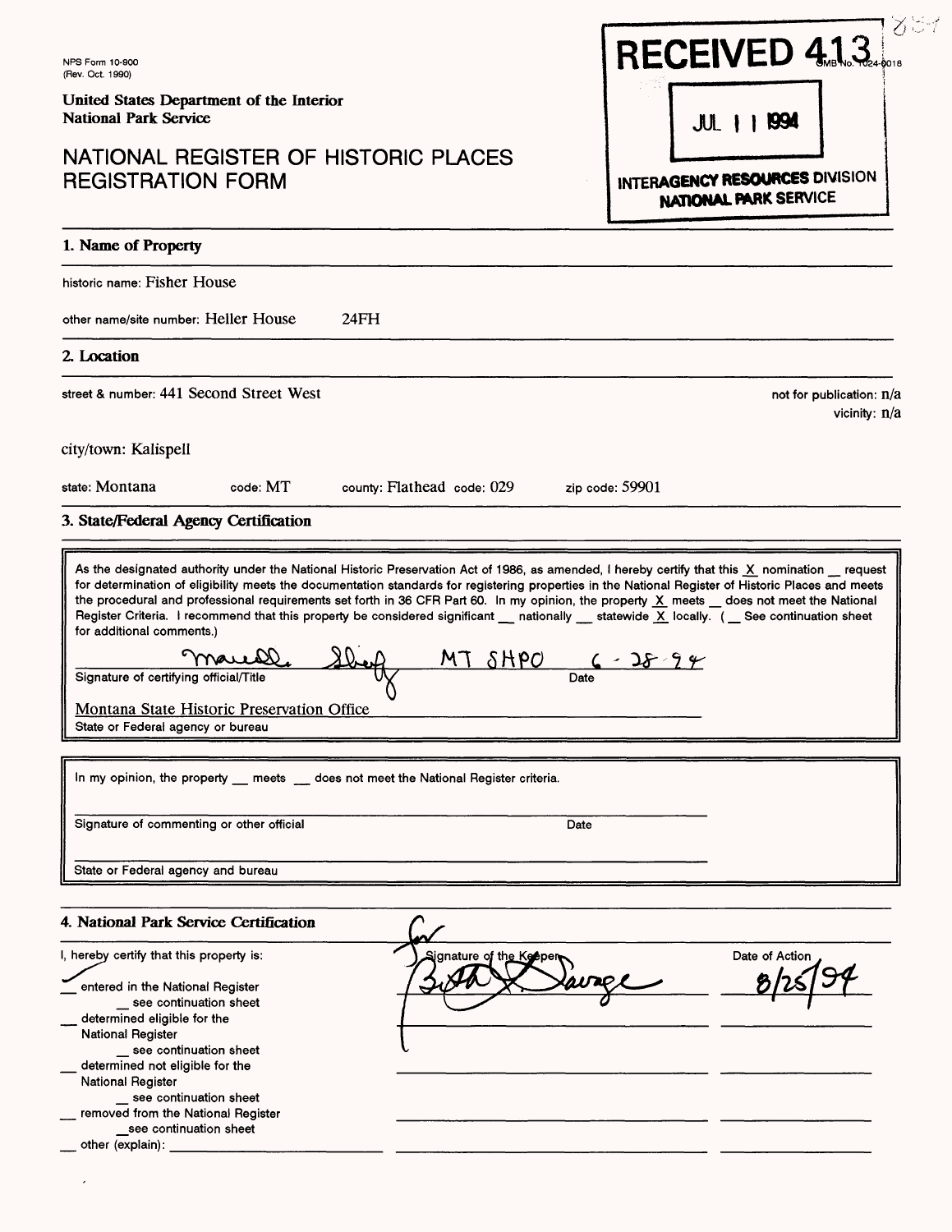## **5. Classification**

|                                                                                           |                                                                                                         | <b>Ownership of Property:</b> $\underline{X}$ private __ public-local __ public-State __ public-Federal |  |  |
|-------------------------------------------------------------------------------------------|---------------------------------------------------------------------------------------------------------|---------------------------------------------------------------------------------------------------------|--|--|
|                                                                                           | Category of Property: $X$ building(s) _ district _ site _ structure _ object                            |                                                                                                         |  |  |
| <b>Number of Resources within Property</b>                                                |                                                                                                         |                                                                                                         |  |  |
| Contributing<br>$\begin{array}{c c}\n1 & 0 \\ \hline\n0 & 0\n\end{array}$<br>$\mathbf{1}$ | Noncontributing<br>$1$ building(s)<br>$\frac{0}{1}$ sites<br>$0$ structures<br>$0$ objects<br>$1$ Total |                                                                                                         |  |  |
|                                                                                           | Number of contributing resources previously listed in the National Register: $0$                        |                                                                                                         |  |  |
|                                                                                           |                                                                                                         | Name of related multiple property listing: Historic and Architectural Properties of Kalispell, Montana  |  |  |
| 6. Function or Use                                                                        |                                                                                                         |                                                                                                         |  |  |
| <b>Historic Functions:</b><br>DOMESTIC: single dwelling                                   |                                                                                                         | <b>Current Functions:</b><br>DOMESTIC: single dwelling                                                  |  |  |
| 7. Description                                                                            |                                                                                                         |                                                                                                         |  |  |
| <b>Architectural Classification:</b><br>Stick/Eastlake                                    |                                                                                                         | <b>Materials:</b><br>foundation: stone<br>roof: asbestos<br>walls: wood/weatherboard, shingles          |  |  |

## **NARRATIVE DESCRIPTION**

The Fisher House is an excellent example of the Stick style of architecture with some Queen Anne details. Definitive Stick features include the cross-gabled roof, overhanging eaves, cornerboards, wood siding interrupted by bands of vertical boards, and decorative sunburst patterns in the siding. The original wrap-around porch (now gone) had curving porch support bracing that matched the curving vergeboards on the house. This style links the Gothic Revival with the subsequent Queen Anne style common in Kalispell. The Stick style was already fading in popularity by the time this house was constructed. Queen Anne details include the bay windows, metal roof cresting on the lower cross-gabled wing in the notch of the ell formed by the main wings of the house (no longer present), circular scrollwork under the lower cornice (no longer present), and the wrap-around porch (no longer present).

other: n/a

This two-story house has an irregular plan. A two-story, two-sided bay window projects on the south elevation and has stained glass in the upper lights of the double-hung 1/1-light windows. Some of the other windows are 9/1-light. The house has a central corbeled brick chimney. The roof is covered in composition shingles, the foundation is random native rock. There is a one-story gabled wing in the rear (the kitchen) which had a shed-roofed porch added on between 1910 and 1927. The original front porch was removed in 1959 and has been replaced by a small shed-roofed porch with squared porch supports and a metal handrail up the steps. The original front porch rail had an unusual diamond pattern.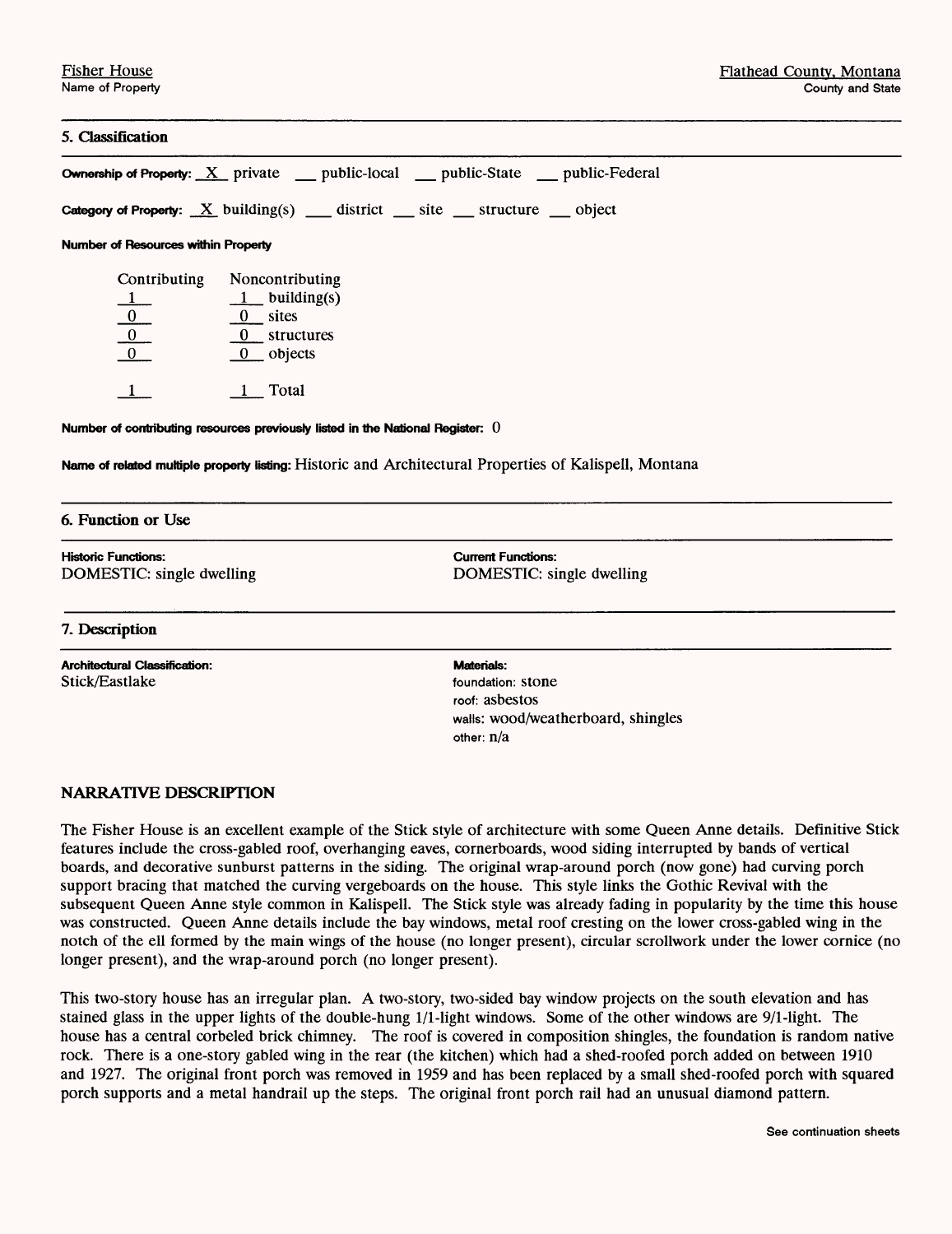United States Department of the Interior National Park Service

## **National Register of Historic Places Continuation Sheet**

|                                                                   | <b>RECEIVED 413</b> | OMB Approval No. 1024-0018 |  |
|-------------------------------------------------------------------|---------------------|----------------------------|--|
|                                                                   | <b>JUL 1   1994</b> |                            |  |
| INTERAGENCY RESOURCES DIVISION<br>NATIONAL PARK SERVICE<br>Page 1 |                     |                            |  |

Section number 7 Fisher House

The interior woodwork is original and is intricately carved. For example, the wood trim in the living room has regularly spaced holes. The floors are hardwood. The stair bannister is original, and there is a closet under the stairs. The kitchen was remodeled in the 1930s, and there is a relatively new kitchen window. The den was also remodeled and a door was sealed off, creating a downstairs bathroom off the kitchen. The entry hall floor is painted, and there is a brick fireplace in the hall with a wood mantel. At the top of the stairs, on the second floor, is a free-standing closet with shelves. There are three bedrooms upstairs, with the original closets. The stairway to the unfinished attic is recent. A closet between two of the upstairs bedrooms became a bathroom in the 1950s. The upstairs bathroom door is a sliding pocket door. The upstairs floor is covered with linoleum. The home was originally heated with wood; there are holes for stovepipes in the living room, dining room, and upstairs landing.

In 1979 the City of Kalispell funded work on this house as part of the Housing Rehabilitation program. At that time, the kitchen and bathroom floors were covered in linoleum. Eight broken windows and one stained glass window were replaced. The attic was insulated with 4" insulation under the floorboards, and the walls of both floor were insulated. Weatherstripping and minor repairs were done. Carpets were laid in the living room and dining room, and a runner was laid on the stairway. The retaining wall into the cellar was reinforced. The rear porch was completely replaced, conforming to the original porch design. At that time, Mrs. Fisher's square grand piano, with intricate carvings along the arms and sides, was still located in the living room.

A trap door located in the rear porch leads to a small cellar beneath the kitchen. The cellar has a concrete floor, random rubble walls, and contains the furnace and some shelves. A mechanical spin-type doorbell is mounted on the inside of the front door, below a pane of glass. There is a transom over the front door.

Present landscaping includes rhubarb plants, wild roses, choke cherry, and apple and plum trees. A long row of lilac bushes has grown over a stone wall on the west side of the property.

The house was originally surrounded by a decorative fence (see attached historic photographs) that had turned and curving rails. According to an 1894 photograph, there was a gated entrance to the house from the south (2nd Street West), and the driveway for horses led past the west side of the house to the barn in the rear (north). There was a hand-operated water pump between the laundry house and the rear entrance of the house. A curving cinder path led past the east side of the house to the outbuildings.

The house also had two outbuildings associated with it, at one time extending several blocks to the north. The 1899 Sanborn Fire Insurance Map shows a one-story rectangular building just to the northeast of the house, which was referred to in the 1970s as a "laundry house." This had an arched doorway on the south side and a gabled roof, with some stickwork evident in a historic photograph. North of this structure, and flush with the west edge of the property, was a two-story barn/carriage house. By 1903 this had been enlarged and had a one-story shed-roofed wing on the east and a large corral to the north. By 1910 the corral was gone, and by 1927 the barn itself was gone. This was a distinct loss to the property, as the barn had siding similar to the house, with diagonal stickwork breaking up the texture of the wall cladding. The structure just north of the house received a porch on the north by 1927, and it was still standing in 1963 but is now also no longer extant.

The current owner built a small shed to the northeast of the house.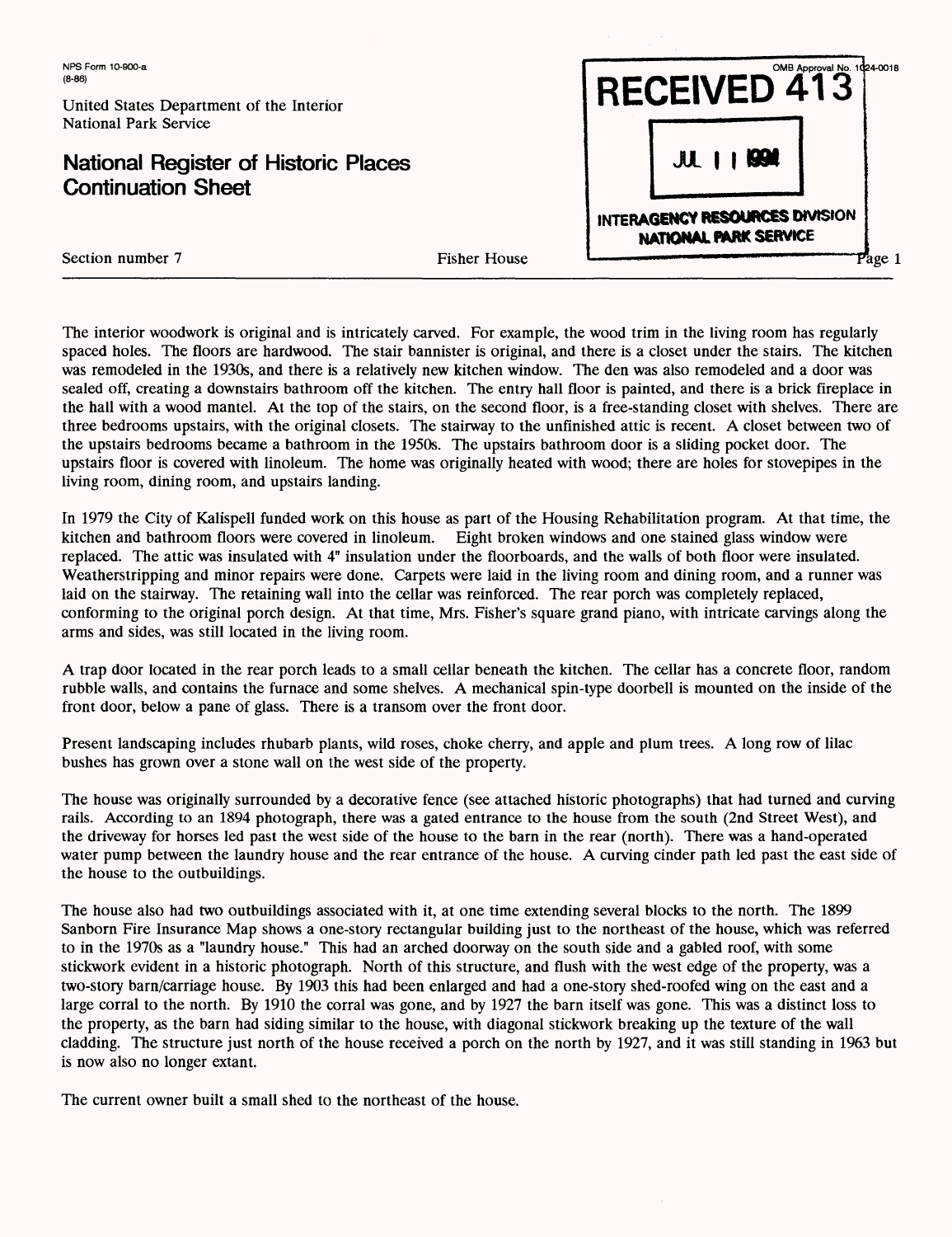### **8. Statement of Significance**

| Applicable National Register Criteria: $B, C$ | Areas of Significance: Architecture, Religion |
|-----------------------------------------------|-----------------------------------------------|
| Criteria Considerations (Exceptions): n/a     | Period(s) of Significance: 1892-1934          |
| Significant Person(s): George McVey Fisher    | Significant Dates: 1892                       |
| Cultural Affiliation: n/a                     | Architect/Builder(s): unknown                 |

## NARRATIVE STATEMENT **OF** SIGNIFICANCE

The Fisher House, built in the summer of 1892, qualifies for listing in the National Register of Historic Places under Criteria B and C due to its architectural significance and to its association with Reverend George McVey Fisher, an early settler and a prominent Presbyterian minister and missionary who played an important role in the establishment of organized religion in the Flathead Valley from his arrival in 1887 until his death in 1934. During his lifetime, Fisher brought together six congregations in his territory, each of which added to the growing sense of community identity in the region. Fisher and his family financially supported the construction of the Presbyterian church in Kalispell. The Fisher Residence gains additional significance as Kalispell's finest example of Stick style architecture. The house retains a high degree of historic architectural integrity despite the removal of the wrap-around wooden porch.

Fisher proved up on his 160-acre homestead, including much of what is now Kalispell, in 1891. Fisher, who first came to the Flathead Valley in September of 1886, felt that, "For sheer beauty of scenery, Flathead County is not excelled anywhere, not even in Europe." He said, "I could shut my eyes and visualize a setting here for a most wonderful community." In May of 1891 Fisher purchased from the Kalispell Townsite Company the block on which this house is located for \$2,000.

Fisher was born in Ohio in 1849, the son of a Presbyterian minister, and grew up in Pennsylvania. He graduated from Washington and Jefferson College in 1875 and from Union Theological Seminary in 1882. When he first arrived in Montana in 1882, he was the only Presbyterian minister in all of northwestern Montana. He married Mary Swaney, daughter of a pioneering Missoula family and an accomplished pianist. In 1886, Fisher preached the first sermon in what is now Flathead County in the Ashley schoolhouse (on the southwest edge of what is now Kalispell). In 1887, he and his family moved to the area to do missionary work for the church, serving the 700-800 settlers who until that time had had no religious services. They lived in a log cabin near Ashley located on a 160-acre homestead on which Fisher filed a preemption claim. Much of this land (from 2nd Avenue East south of the railroad tracks to 7th or 8th Avenue West) he sold to the Kalispell Townsite Company for the new townsite of Kalispell, and in the summer of 1892 he built his house at 441 2nd Street West and helped finance the construction of the original Presbyterian church. The sale of the land, at a higher price than it was worth as a ranch, helped the Fishers greatly; the Presbytery had withheld financial aid because the church disapproved of their preachers farming (Fisher argued they had to farm to survive in the Flathead Valley). Later, Fisher sold another parcel of his land, which became the "Fisher Addition" on the south end of town. Rev. Fisher served as the Presbyterian pastor in Kalispell until 1900, when he retired to farm and do missionary work. Rev. Fisher passed away in 1934. During his lifetime, he had organized six churches in his territory, including those of Ashley, Kalispell and Libby.

Mary Elizabeth Swaney was born in 1862 in Allegheny City, Pennsylvania. In 1882 she moved with her parents to Missoula and four years later married Rev. Fisher. In Pittsburgh she had studied piano and voice, and she used her musical talents to help her husband in his ministry, playing their portable organ in the churches where he preached. In the early winter of 1887, she and their first child Crystal moved with her husband to the Flathead Valley. She had the first piano brought into the valley, a square Chickering. This piano remained in the house until her daughter Mary Heller passed away in the 1980s.

The Fishers raised six children in this house, and some of them continued to live in the house with their parents while they were adults and working in Kalispell. Two of their daughters remember that everyone on the west side of town came to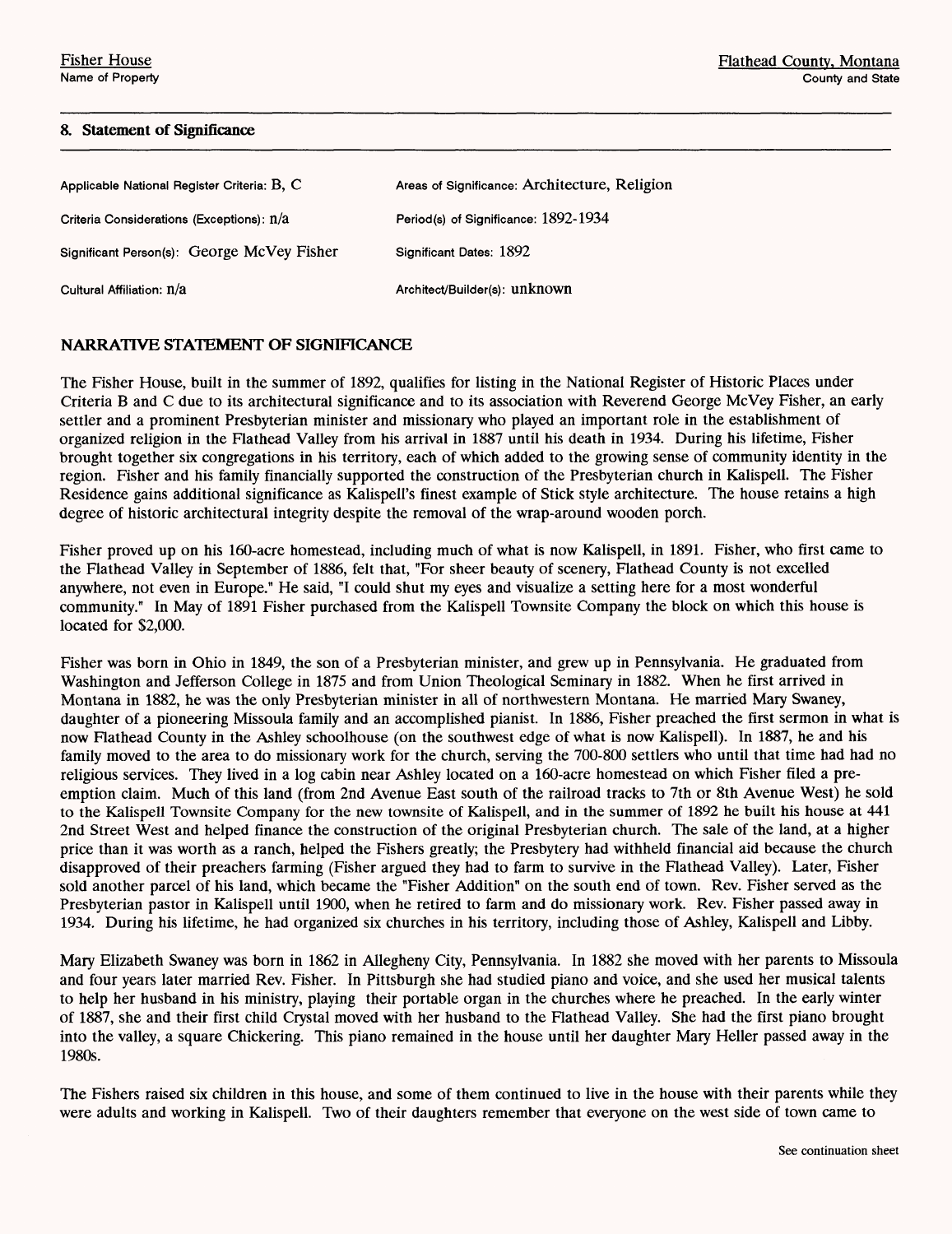**United States Department of the Interior National Park Service**

## NATIONAL REGISTER OF HISTORIC PLACES CONTINUATION SHEET

Section number 8 Fisher House Page 1

their house for the fireworks show every July 4th. The Fishers in the 1890s had a Chinese cook who fed everyone from the synod of the Presbyterian Church in Montana to guests at the many weddings that took place in the house to Indians. Rev. Fisher believed that they could not have made ends meet without the produce and livestock they raised. He was a farmer at heart, but he also spent part of every day in reading and study. Fisher summed up his life in his memoirs as follows:

I have had a rich and full life. It may not have been a life of material success; but, it has been a life of service...! am respected everywhere I go. I have a multitude of friends. I have given to church, to society, to my state and nation. I have built churches, not in the ordinary sense of the word, but through the sweat of my labors - physically as well as spiritually. I have been a tiller of the soil, a producer of food, clothing, and shelter. I have farmed, I have raised livestock. I have logged in the woods. And through all these fifty years of Sky Piloting, I have worked unceasingly to make life better and happier for men and women of all creeds, races, and nationalities - the melting pot of humanity we call America.

Fisher continued as pastor of the Presbyterian church until 1900. Then he farmed land he owned west of the fairgrounds and continued with missionary work for the church. In 1908, the Fishers paid off a mortgage to Samuel B. Fisher for the east half of the block and sold that half-block the same year to the Conrad National Bank for just over \$9,000. Fisher lived in this house until his death in 1934, his wife until her death in 1937. In 1941 their daughter Mary and her husband James Heller obtained title to the house from her sister Ruth Rubinow and moved there in 1941. Mary Heller lived here until her death in the 1980s and was well-known in the neighborhood for having a large number of cats living in the house. Much of her furniture is in storage or is in use in other Kalispell homes.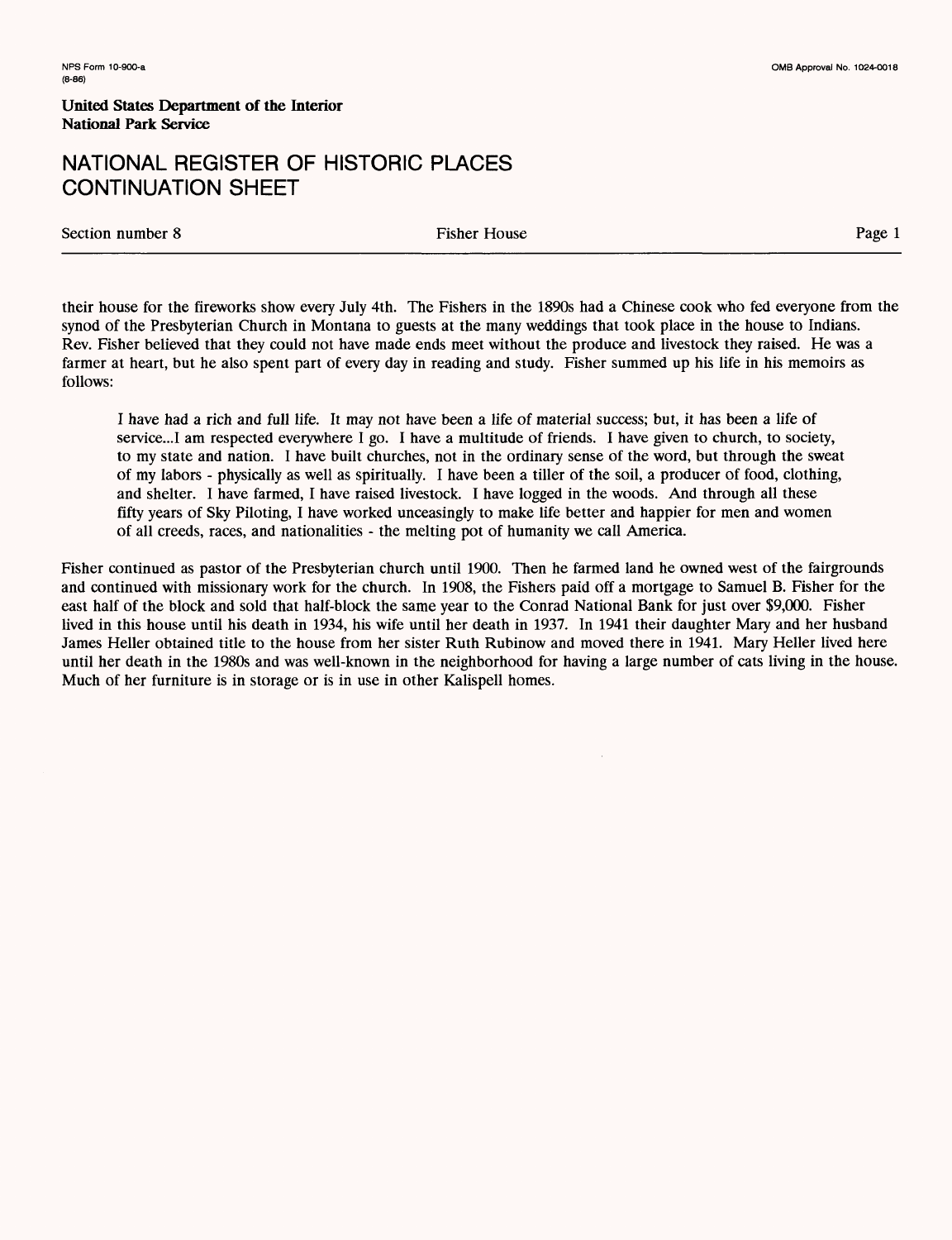### **9. Major Bibliographic References**

Abstract of Title to lots 4-6, block 50, Kalispell, Montana (in personal collection of Chuck Vernon, current owner). Elwood, Henry, *Kalispell, Montana and the Upper Flathead Valley* (Kalispell, MT: Thomas Printing, 1980), pp. 100-101. \_\_\_. *The Train Didn't Stay Long* (Kalispell, MT: Thomas Printing, 1982), p. 26. Fisher, Rev. George McVey, "Fifty Years of Sky Piloting," (typed), available in the "Montana - Churches" file, Flathead County Library, Kalispell, Montana, pp. 18-19, 22, 34. \_\_\_. "Pioneer Work in the Flathead Valley," in Edwards, Rev. George, *The Pioneer Work of the Presbyterian Church in Montana* (Helena, MT: Independent Publishing Co.), pp. 178-85. Flathead County Junior High School, "Fisher Home," in a 1950s Flathead County Junior High School calendar, available in the vertical files at the Montana Historical Society Library, Helena, Montana. "Quarter-Century Reunion, Class of 1875" (Washington, PA: Observer Book & Job Rooms, 1900, pp. 21-24. See continuation sheet **Previous documentation on file (NPS):** Primary Location of Additional Data:<br>preliminary determination of individual listing (36 CFR 67) has been X State Historic Preservation Office \_\_ preliminary determination of individual listing (36 CFR 67) has been requested. Other State agency<br>Federal agency \_ previously listed in the National Register \_\_ Federal agency \_ previously determined eligible by the National Register X Local government (City of Kalispell) \_ designated a National Historic Landmark \_ University \_\_ recorded by Historic American Buildings Survey # \_\_\_\_\_\_ \_X\_ Other - Specify Repository: **Flathead County Library,** \_ recorded by Historic American Engineering Record # \_\_\_\_\_\_\_ Kalispell **10. Geographical Data Acreage of Property:** less than one acre

| UTM References: |   | Zone | Easting Northing |
|-----------------|---|------|------------------|
|                 | А |      | 699310 5341345   |

#### **Verbal Boundary Description**

Lots 7, 8, and 9, Block 50, Kalispell Original Townsite, Section 18, Township 29 North, Range 21 West, Montana Principal Meridian.

#### **Boundary Justification**

The legally recorded boundary of the property encompasses the significant resources.

#### **11. Form Prepared By**

name/title: Kathy McKay, Historian date: March 1993 street & number: 491 Eckelberry Dr. telephone: (406) 892-1538 city or town: Columbia Falls state: Montana zip code: 59912

### **Property Owner**

| name/title: Charles E. and Kathleen K. Vernon |           |                   |
|-----------------------------------------------|-----------|-------------------|
| street & number: 2521 Mission Trail           |           | telephone:        |
| city or town: Kalispell                       | state: MT | zip code: $59901$ |